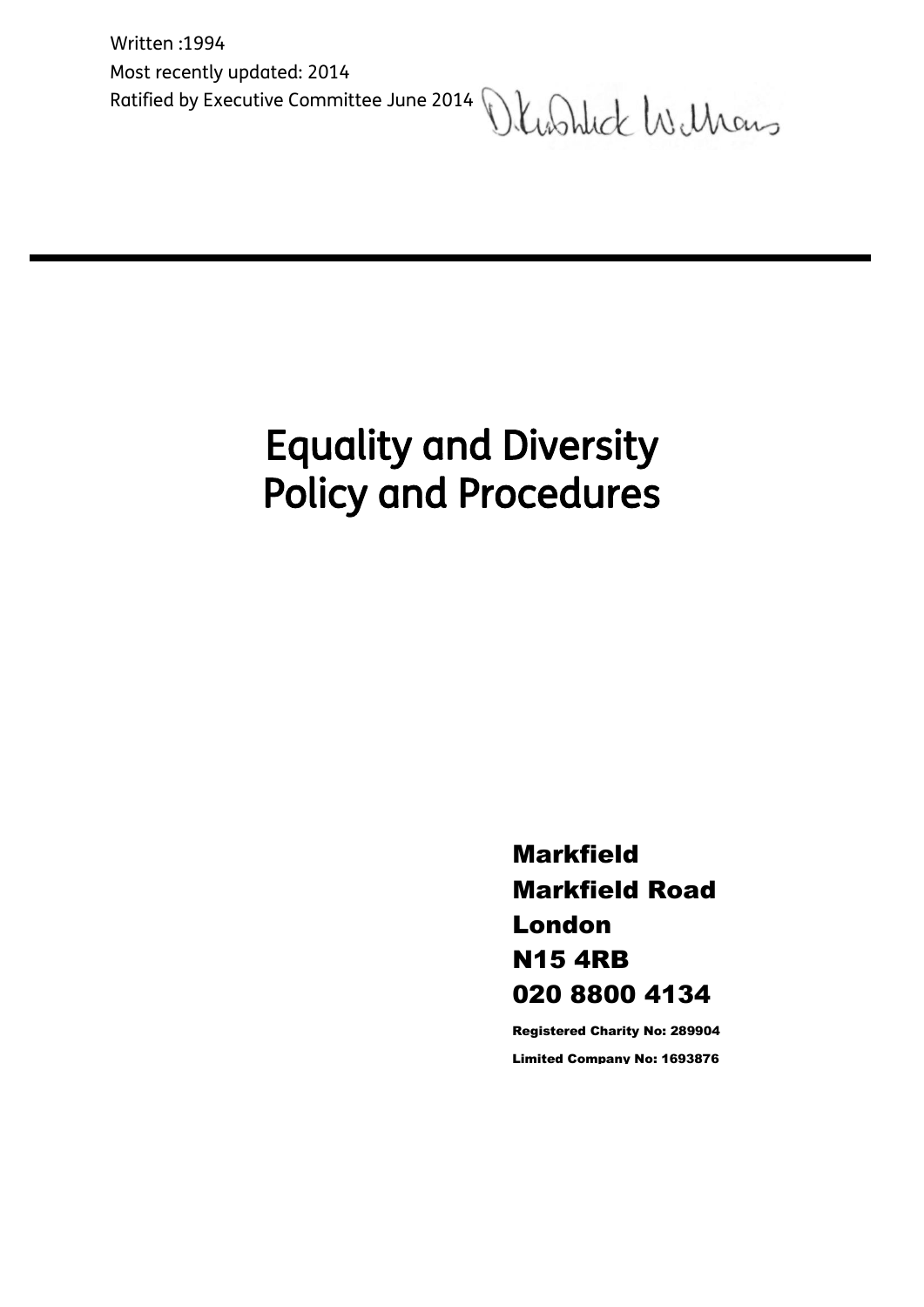# Equality and Diversity Policy Statement

Markfield is committed to striving for equality of opportunity for everyone. Our local community is diverse and has a wide range of talent, potential and needs. We are proud of this diversity and we wish to attain a workforce that is representative of our community to secure the widest pool of talent possible. We recognise that there is also much disadvantage and discrimination. We recognise that disabled people and their families often face extra disadvantage and discrimination.

We will always take a clear stand against prejudice and discrimination, and will counter any discrimination based on: disability, gender (including sex, marriage, pregnancy, gender re-assignment), race (including ethnic origin, colour, nationality and national origin), sexual orientation and civil partnership, religion or belief, or age.

Our Equality and Diversity policy reflects Markfield's commitment to equal opportunities. It is our aim to treat all service users, potential service users, employees, and potential employees, fairly and considerately.

Every worker, volunteer, and person on placement at Markfield must work within this policy. We will also make sure service users and visitors know about the policies and we expect service users to respect them while here. If anyone involved with Markfield does not keep to this policy, action will be taken using the appropriate policies and procedures.

We will review these policies and procedures regularly. We will update them if the law changes. We will check regularly to make sure Markfield's practices promote equal opportunity and diversity.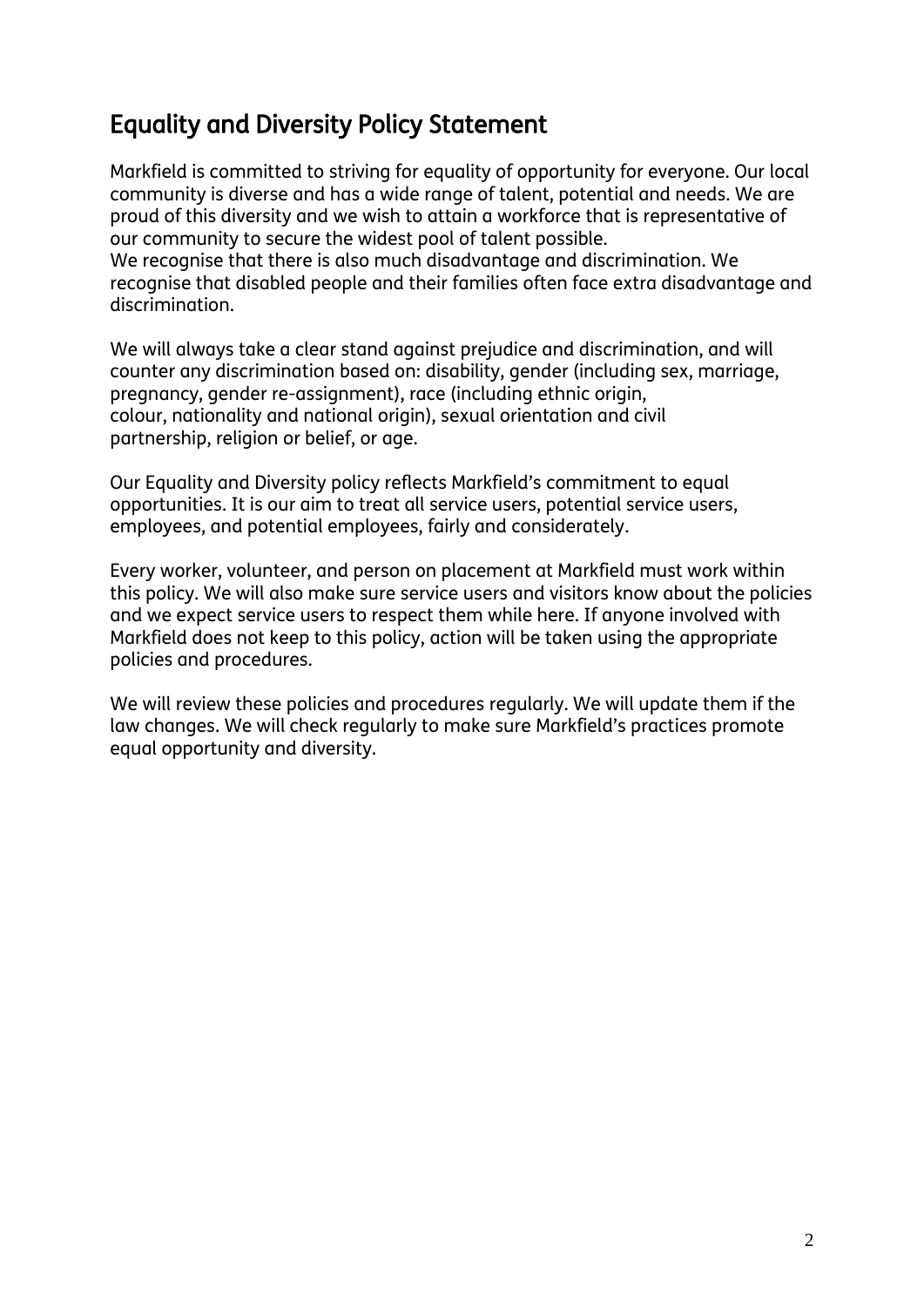# **Contents**

| 1. Legal framework                                 |    |
|----------------------------------------------------|----|
| 2. Access and communication                        | 5  |
| 3. Consultation and participation                  |    |
| 4. Recruitment, selection and development of staff | 9  |
| 5. Community cohesion and external influence       | 10 |
| 6. Bullying & Harassment                           | 11 |
| 7. Appendix: Referrals and waiting list procedures | 12 |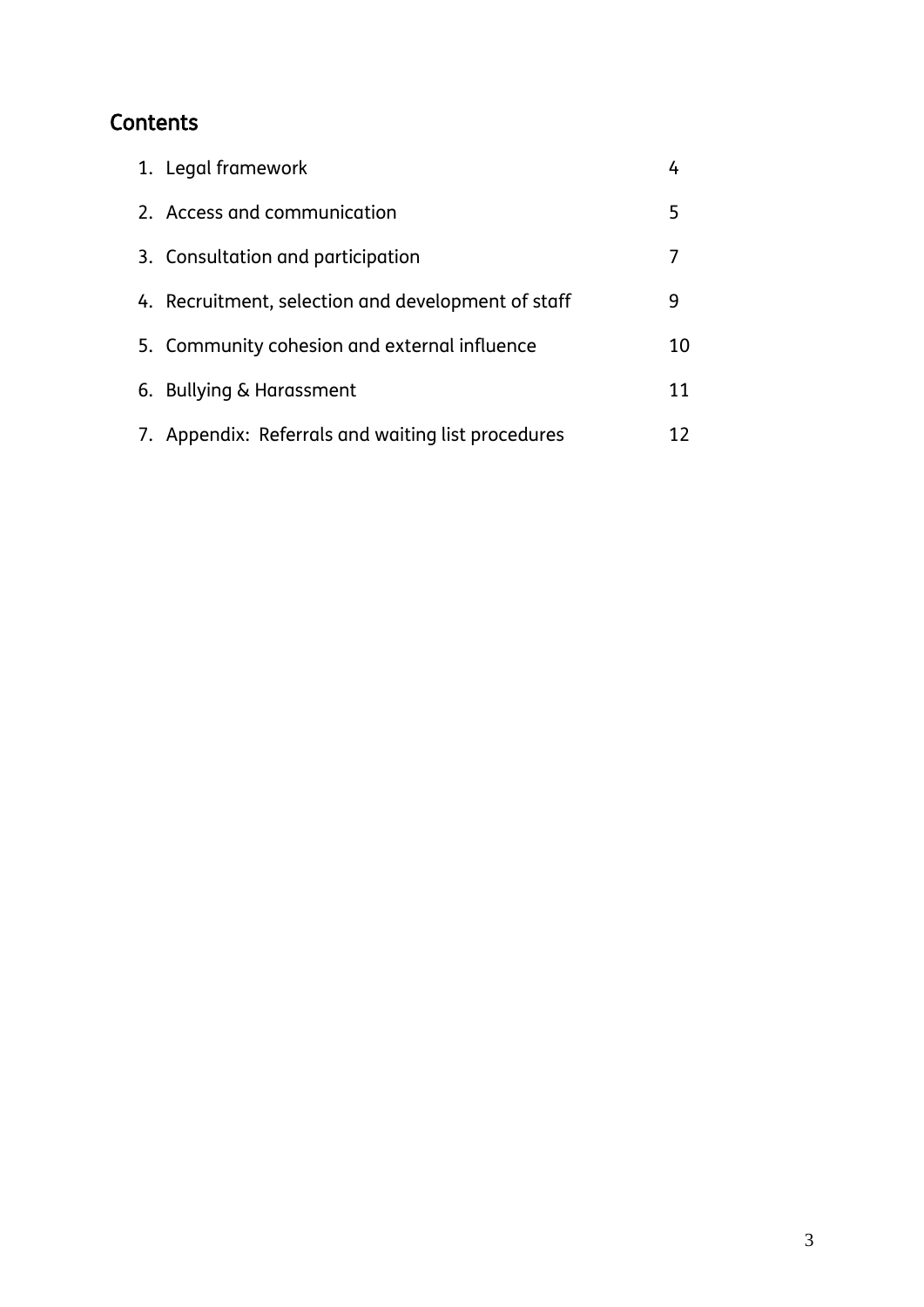# 1. Legal framework

We will review our policy every year to make sure it keeps up to date with legal changes. We take into account the following current legislation and guidance within our Equality and Diversity Policy:

#### Equality Act 2010

The Equality Act harmonises and replaces previous legislation, such as the Race Relations Act 197 and Disability Discrimination Act 1995. The Equality Act covers the same categories that were protected by the previous equality legislation:

- age
- disability
- gender
- gender reassignment
- race
- religion or belief
- sex
- sexual orientation
- marriage and civil partnership
- pregnancy and maternity.

These are termed 'protected characteristics'. The Act extends protection against indirect discrimination and discrimination by association, harassment and third party harassment to cover all the groups with 'protected characteristics'. The Act includes a provision which makes it unlawful, except in certain circumstances, for employers to ask about a candidate's health before offering them work.

For details of the provisions of the Equality Act 2010 see: www.acas.org.uk/index.aspx?articleid=3017

## 2. Access and Communication

Markfield works with people with a wide range of needs. We work within the 'Social Model' of disability. This means we recognise that it is society that puts up barriers which prevent disabled people participating and restrict their opportunities. In order to challenge this, we try to make our services accessible to anyone who is finding it difficult to take part in mainstream activities because of physical or social **barriers** 

These are the ways we will publicise our services, and how we will aim to meet the needs of disabled people and their families in the local community.

#### Internal communications

Through our Child Information Forms and Adult Service User Plans as well as communicating with service users, their family and others in their circle of support, we will identify which communication system people prefer to use. We will take this information into account in the way we work with each individual. We can identify any staff training needs arising from this during audits of services. We will make all important health and safety information around the building, for example the fire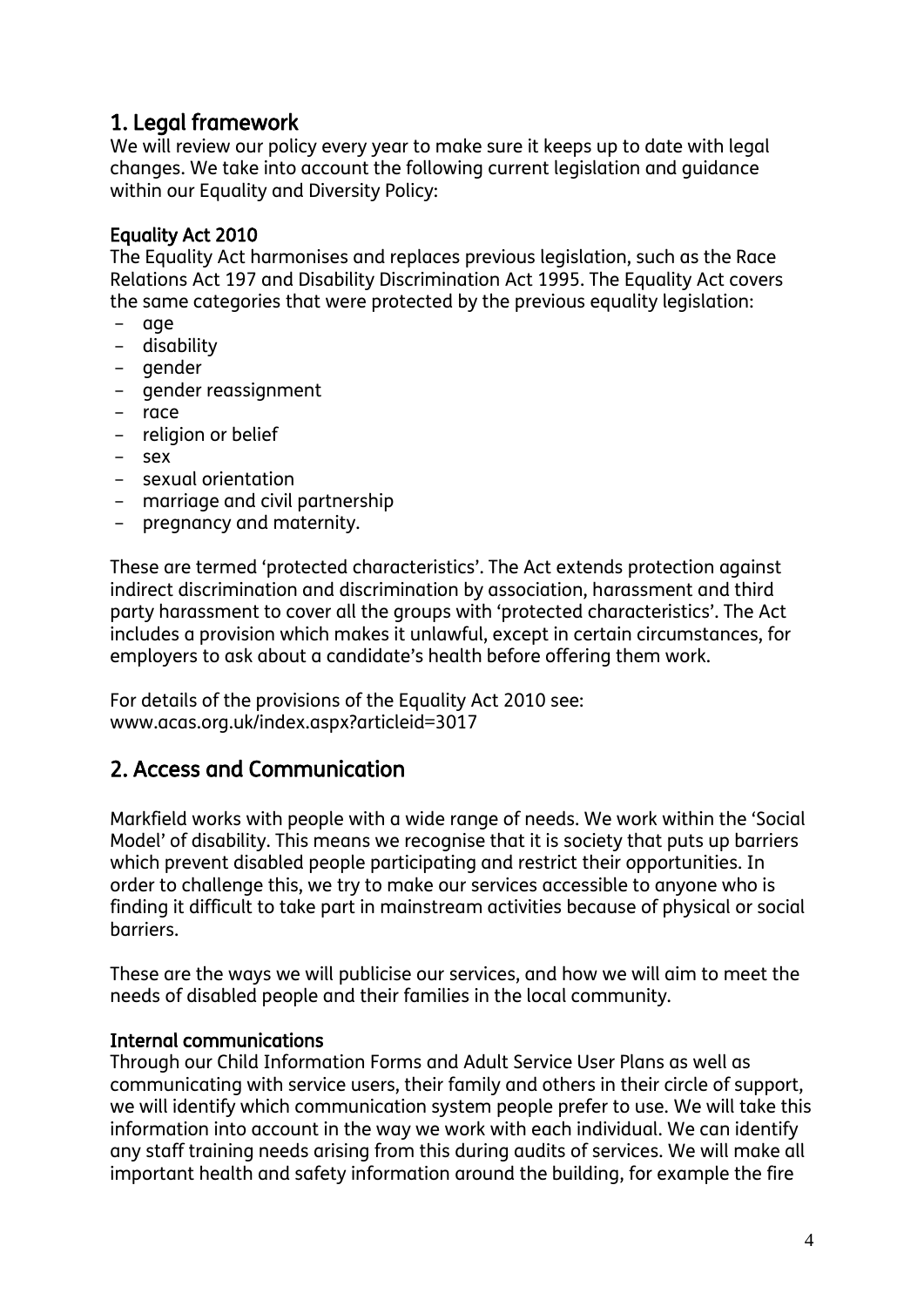action and first aid points, accessible using words and symbols.

#### **Translation**

For Deaf service users or those with English as a second language we will do our best to make sure that translators/interpreters are available for sessions and meetings with us if needed, in order that people can participate fully and make informed choices. Service Managers are responsible for booking translators for service users. For staff that require interpretation or translation services (for example, to participate fully in team meetings) these are to be jointly booked and managed by the staff member and their supervising line manager. Information about Markfield services and the Parent Partnership Service are translated into the most appropriate community languages in Haringey and are distributed to libraries, health centres and other community centres on a regular basis as part of our overall publicity plan that is regularly reviewed, taking into account the changing needs of the local community.

#### **Publicity**

Markfield will ensure that all our publicity materials, flyers, leaflets and posters promote a positive message on diversity and inclusion. We will produce information and publications that are clear, 'jargon' free and easily understood, and wherever appropriate will support this with symbols and picture based communication. Clear communication in this form will be used on our website, in all our leaflets and advertising and in information on all our services.

All our internal and external working and publicity documents use FS Mencap Font which is, designed by MENCAP to be accessible for people with a learning disability.

#### Referrals and waiting list

Service Managers will audit the services they run annually to assess whether particular groups or individuals are having difficulty accessing services e.g. on the grounds of ethnicity, language, particular need, access needs such as childcare or translation, physical access etc. Audits are used to identify any action needed to improve access to services.

Each service manager is responsible for keeping up to date the record of current service users on the user database, and identifying any spaces to be filled on clubs, and any patterns of groups not accessing services. The Family Support Manager coordinates an annual review of waiting lists and current users. From this review, the Family Support Manager will feed information to relevant service managers to influence service development, and feed into the fundraising strategy. (See appendix for procedures and guidelines on referrals and allocating club spaces).

Markfield will endeavour to offer free or subsidised places, where funding has been secured from trust and charities. These will be offered to those families who may not have a budget to cover the costs.

We can also support parent, carers and service users to make applications and appeals against decisions which may exclude the service user from services.

#### **Transport**

Markfield is committed to promoting the independence of disabled people, and we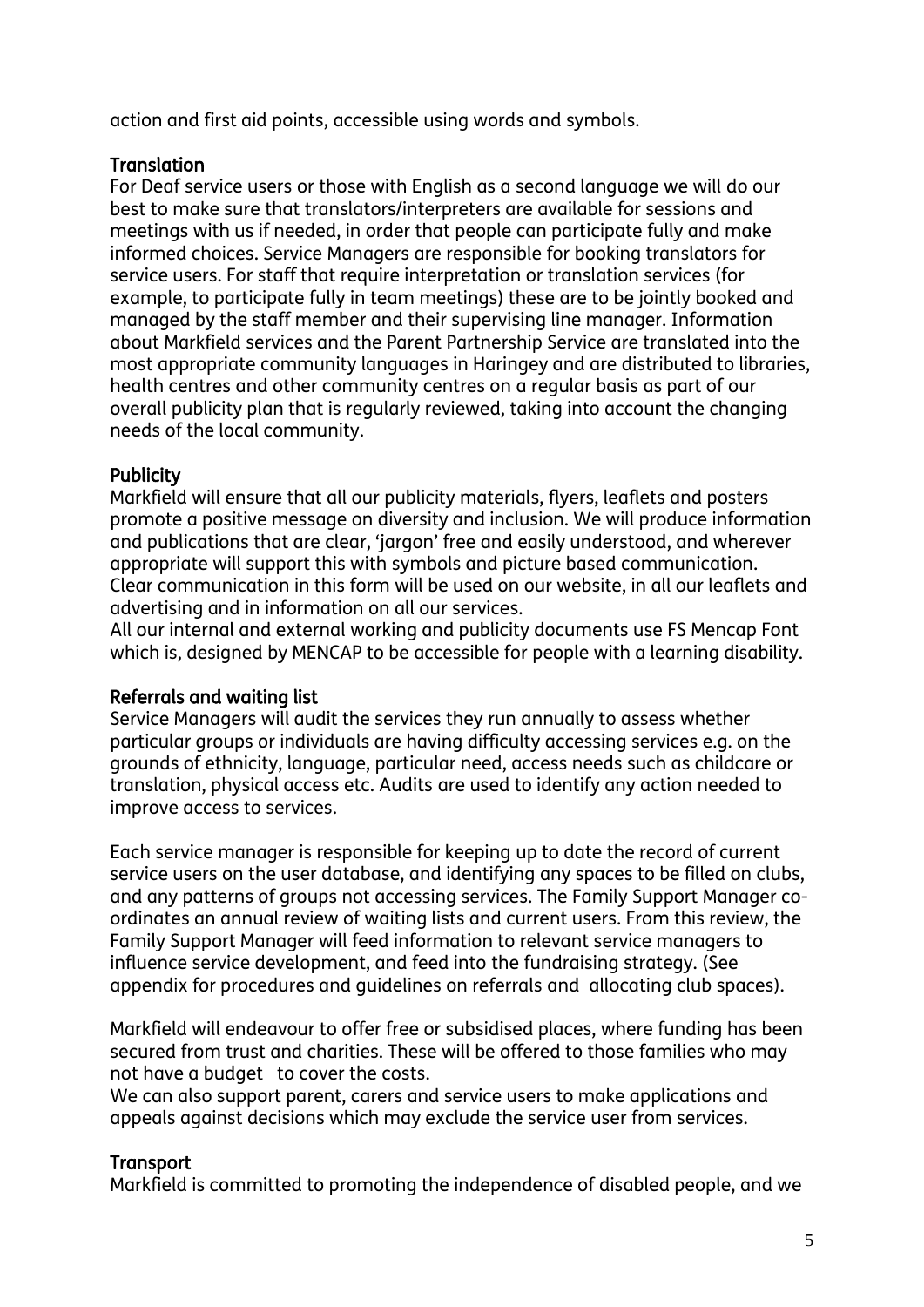therefore encourage the independence of our service users in their transport as far as possible. However, Markfield acknowledges that for some people a lack of access to adequate transport provision, financial deprivation, isolation, or a need for a higher level of support to travel can make it difficult to use our services. While we encourage parents and carers to bring their children and young people to Markfield themselves, and we encourage adult service users to travel independently, we will try to provide transport for service users for whom this is difficult or impossible. Markfield's Transport policy sets out how we can provide this.

#### Resources

At Markfield we aim to create an atmosphere that is friendly, caring and accepting. We aim to provide in a sensitive way for the needs of people who come here. It is important that people who use Markfield are encouraged to have a positive self image and find it to be a place where they can grow in confidence and ability. Therefore the resources we have at Markfield need to be accessible, to be supportive in learning and development and to meet the needs of a diverse and changing user group.

The Service Managers' Team will co-ordinate:

- An annual review of toys and sessions equipment we currently have and update a plan for what is needed currently to meet user needs, and longer term.
- A termly review of art resources and regularly plan for ordering these, taking into account user views on sessions. The Art cupboard is re-filled at beginning of term and is reviewed again prior to summer play scheme.
- A plan for efficient food shopping for all services, which promotes healthy eating, is culturally aware and takes into account food intolerance and allergies.
- An annual review of our care equipment and needs identified in user plans, and continue to develop partnerships with local Occupational Therapists and physiotherapy teams to ensure appropriate equipment is available that best meets user needs.

## 3. Consultation and participation

Markfield works to change negative attitudes to disability and ensure that disabled people and their families are able to take an active part in their local communities. We actively encourage the involvement of service users in designing, running, monitoring and reviewing our services and activities.

The ways service users will be involved will include the following:

- We aim to have at least a quarter of seats on our Executive Committee filled by current or former service users, or people with personal experience of disability through themselves or their family.
- Direct involvement through participation groups which determine and run their own projects (e.g. MPower youth participation group).
- Through seeking regular feedback from service users (see below).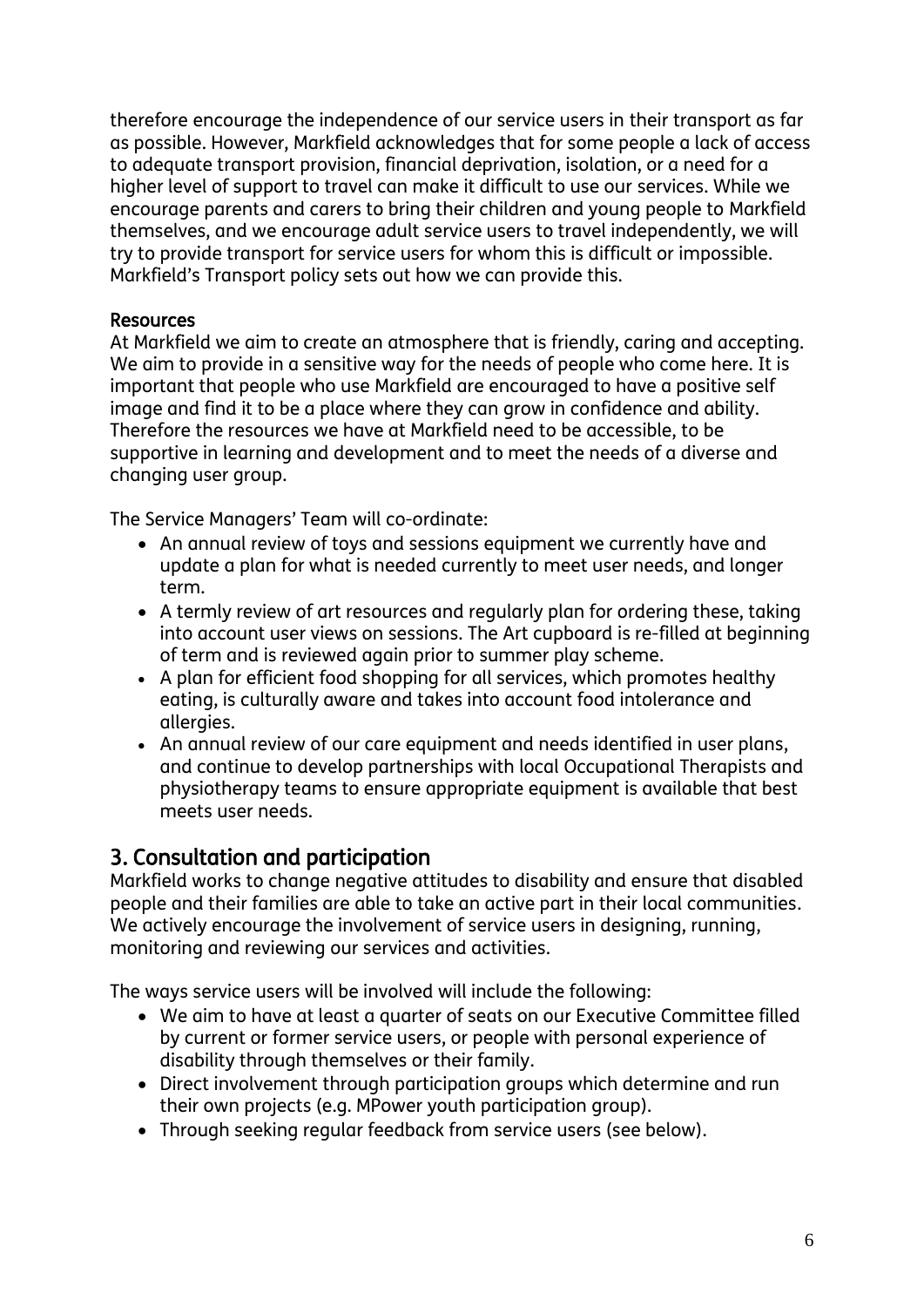#### Support for service users

In order to assist service users to participate actively in the above forums, we will endeavour to provide support to enable them to do this, where it is needed. This support can include the following:

- Payment of travel and childcare expenses to enable Executive Committee members to attend meetings.
- Support for service users with literacy difficulties. We will provide individual support to enable them to access written documentation such as Executive Committee papers.

#### Feedback from service users

We will actively seek feedback from service users about the quality of each of our services, and their suggestions for how they would like them to be improved. The ways in which we will seek service user feedback will vary according to each individual service; the methods used will include:

- Asking for feedback informally in the course of interacting with service users, parents and carers during sessions.
- Surveys and questionnaires, including symbol-based questionnaires for young and non-verbal service users.
- Games which are designed to give child service users a way to express what they like and don't like about the services they use.
- An annual open day, advertised to all current service users and the local community, in which we will invite people to give their views about the services, how easy (or not) they find them to access, and if they do not currently use our services, why not.
- We will invite service user feedback via the Markfield website.

Service Managers are responsible for making sure that users are regularly given the opportunity to give feedback, and for designing the specific tools to be used to do this (such as surveys).

Each Service Manager must write a report once a year summarising the key points from the feedback that has been gathered about the services they are responsible for. The reports will include action points – specific things that either have been done or are planned to be done to change or develop services in direct response to user feedback. These will be incorporated into Service Delivery Plans, where applicable.

The Service Manager responsible for Quality Assurance will collate together the service user feedback reports compiled by each Service Manager. This will be reported to the Senior Management Committee.

#### **Complaints**

Complaints from service users should be viewed as a form of feedback, and should be responded to by staff in a constructive way – i.e. complaints should be used as a spur to change and improve our services where applicable. Complaints will be dealt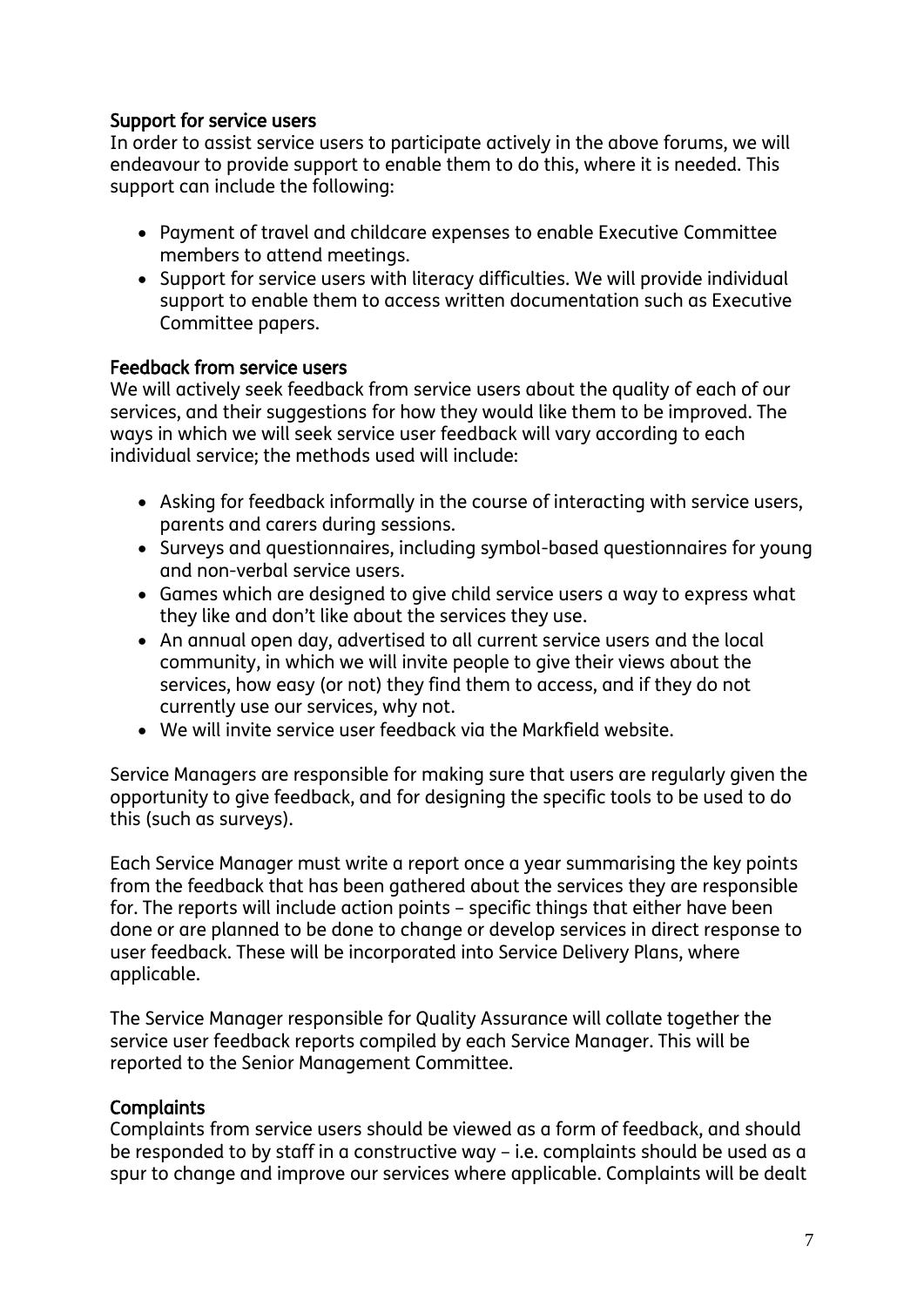with promptly, and in an open, honest and accountable way under the procedures set out in the separate Complaints Policy. (See Disciplinary and Grievance Policy March 13)

## 4. Recruitment, selection, monitoring and development of staff

Markfield aims to be an Equal Opportunities Employer. We value diversity and aspire as an employer to have a team of staff that is representative of our local community. Markfield has a separate policy on Recruitment & Selection which is reviewed bi-annually.

#### Staff development & working practices

Markfield will take all reasonable steps to meet any necessary special requirements to enable candidates with disabilities to apply for and carry out jobs.

'Reasonable adjustments' may be made to the working environment to give job applicants or employees with disabilities equal opportunities. The Office and Finance Manager is responsible for regularly auditing the safety and accessibility of office furniture. Staff are responsible for discussing with their line manager any changes that might help them (e.g. provision of special equipment, or changing hours to ease travel to and from work.) Reasonable adjustments may also include re-deploying an employee to a different type of work if necessary.

All staff should be given equal access to training – regardless of whether they are part-time or full-time, and line managers need to give thought to providing flexible training opportunities for staff.

# 5. Community cohesion and external influence

Markfield recognises we have a key role to play in supporting local disabled people outside of the organisation in promoting community cohesion, tackling social exclusion, supporting neighbourhood renewal plans and having external influence. Ways in which we will work towards this are:

- Staff attendance at a number of relevant Haringey forums in order to: increase opportunities for service users; raise awareness of Markfield so people know about our services; help co-ordinate services across the borough; build up contacts; advocate for the rights of disabled people and their families and alter negative attitudes toward disability and inclusion.
- Support service users to speak for and represent themselves in local and national arenas. This includes accompanying service users to forums and assisting with transport.

Staff attending forums are expected to complete feedback forms. Relevant information is shared at monthly team meetings and the forums attended monitored to ensure that Markfield is supporting local disabled people and their families to contribute toward decision making, and influence local policy in the